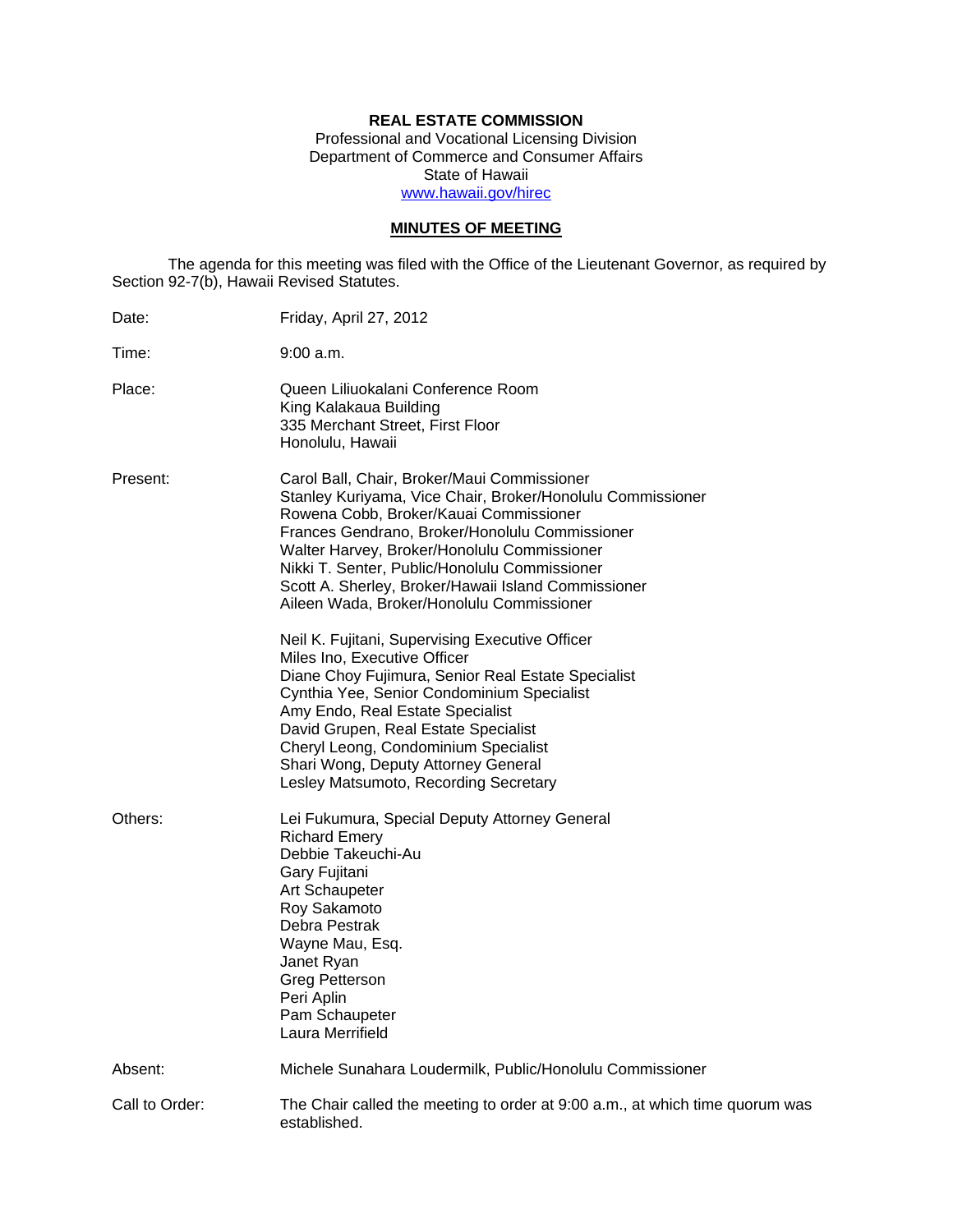| Chair's Report:                                   | The Chair announced that the Commission may move into executive session to<br>consider and evaluate personal information relating to individuals applying for<br>licensure in accordance with section 92-5(a)(1), HRS, and/or to consult with the<br>Commission's attorney on questions and issues pertaining to the Commission's<br>powers, duties, privileges, immunities, and liabilities in accordance with section<br>92-5(a)(4), HRS. |
|---------------------------------------------------|---------------------------------------------------------------------------------------------------------------------------------------------------------------------------------------------------------------------------------------------------------------------------------------------------------------------------------------------------------------------------------------------------------------------------------------------|
|                                                   | Commissioner Loudermilk was excused from the meeting. Prior notification of<br>her non-attendance was received.                                                                                                                                                                                                                                                                                                                             |
| <b>Supervising Executive</b><br>Officer's Report: | The Supervising Executive Officer ("SEO") informed the Commissioners that the<br>original applications with any original associated documents to be considered at<br>the meeting were available for review.                                                                                                                                                                                                                                 |
|                                                   | <b>Minutes of Previous Meeting</b>                                                                                                                                                                                                                                                                                                                                                                                                          |
|                                                   | Upon a motion by Commissioner Sherley, seconded by Commissioner<br>Gendrano, it was voted on and unanimously carried to approve the minutes.                                                                                                                                                                                                                                                                                                |
|                                                   | <b>Commissioners' Schedule of Non-Accessible Dates</b>                                                                                                                                                                                                                                                                                                                                                                                      |
|                                                   | The Commissioners were asked to turn in their schedule of non-accessible dates<br>for July to December 2012 by June 8, 2012.                                                                                                                                                                                                                                                                                                                |
| Committees and<br>Program of Work:                | Condominium Review Committee - Division of Financial Institutions,<br>DCCA, State of Hawaii's March 13, 2012 Request for an Informal Non<br>Binding Interpretation of §514A-97(c)(1), HRS, Association of Apartment<br>Owners funds; Handling and Disbursement, and §514B-149(c)(1)(A), HRS,<br>Association Fiscal matters; Handling and Disbursement of Funds and any<br>related HRS sections                                              |
|                                                   | Debbie Takeuchi-Au, Examiner representing the Division of Financial Institution<br>(DFI) was present. Wayne Mau, Janet Ryan, Greg Petterson, Richard Emery,<br>and Laura Merrifield representing Mutual of Omaha were present for oral<br>testimony.                                                                                                                                                                                        |
|                                                   | Mr. Mau informed the Commission that Mutual of Omaha will expand their Hawaii<br>branch around June 1, 2012, but as of right now, they have one staff member at<br>their branch in Hawaii. She answers phone callers, but if she cannot assist the<br>caller, they are transferred to the Arizona branch.                                                                                                                                   |
|                                                   | Mutual of Omaha stated that the Hawaii branch of Mutual of Omaha can open<br>any time now and become a full service branch. Their branch continues to grow<br>and they have hired at least five employees for their Hawaii branch.                                                                                                                                                                                                          |
|                                                   | After discussion, upon a motion by Commissioner Kuriyama, seconded by<br>Commissioner Gendrano, it was voted on and unanimously carried to take the<br>matter under advisement.                                                                                                                                                                                                                                                             |
| Licensing $-$<br>Ratification:                    | Upon a motion by Commissioner Sherley, seconded by Commissioner<br>Gendrano, it was voted on and unanimously carried to ratify the attached list.                                                                                                                                                                                                                                                                                           |
| Licensing $-$                                     | The SEO informed the Commissioners that the information provided to the                                                                                                                                                                                                                                                                                                                                                                     |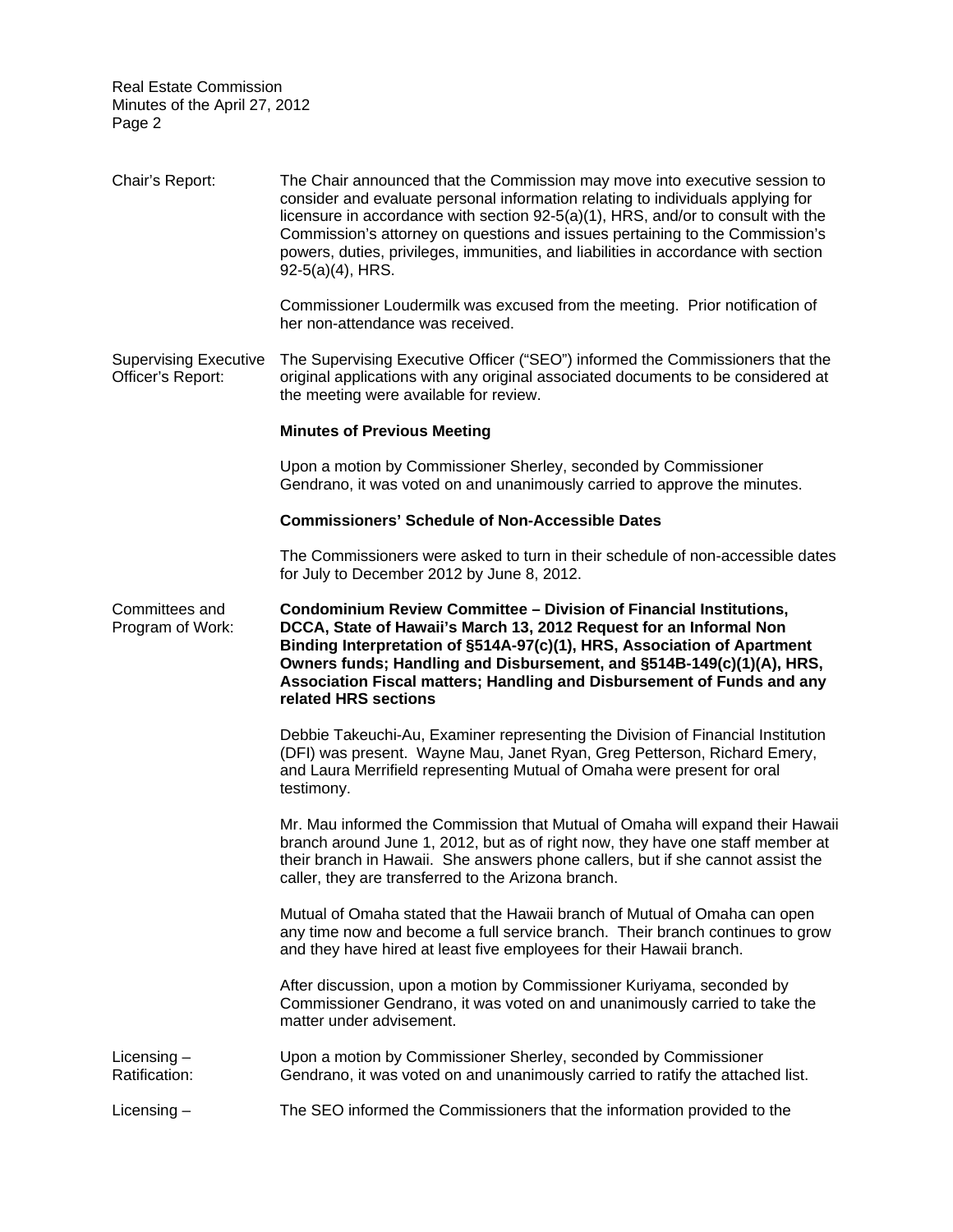Adjudicatory Applications: Commissioners is related only to the issue that is before the Commission for consideration. The other materials submitted are available for the Commissioners review should they desire to review it. If the applicants have an issue, which is personal in nature, they have the right to request that their application be considered in executive session. **Peri D. Aplin**  The Chair asked Ms. Aplin if she wished to have her application for real estate salesperson license considered in executive session. She declined the offer. Ms. Aplin provided copies of letters of recommendation for the Commission to review. Upon a motion by Commissioner Sherley, seconded by Commissioner Gendrano, it was voted on and unanimously carried to take the matter under advisement. **Debra D. Pestrak Arthur H. Schaupeter**  Ms. Pestrak and Mr. Schaupeter requested that their preliminary decision be considered in executive session. The Chair recused herself from any discussion and decision making on Arthur H. Schaupeter's application. Executive Session: Upon a motion by Commissioner Kuriyama, seconded by Commissioner Sherley, it was voted on and unanimously carried to enter into executive session, pursuant to section 92-5(a)(1), HRS, "To consider and evaluate personal information, relating to individuals applying for professional or vocational licenses cited in section 26-9 or both;" and pursuant to section 92-5(a)(4), HRS, "To consult with the board's attorney on questions and issues pertaining to the board's powers, duties, privileges, immunities, and liabilities." Upon a motion by Commissioner Sherley, seconded by Commissioner Gendrano, it was voted on and unanimously carried to move out of executive session. Chapter 91, HRS, The Chair called for a recess from the meeting at 9:48 a.m., to discuss and deliberate on the following adjudicatory matters, pursuant to Chapter 91, HRS: Matters: **In the Matter of the Real Estate License of Lily L.H. Kong, a Real Estate Broker; REC 2009-295-L.**  Upon a motion by Commissioner Kuriyama, seconded by Commissioner Gendrano, it was voted on and unanimously carried to accept the settlement agreement. **In the Matter of the Real Estate Salesperson's License of John C. Dinan, REC 2009-271-L**  Upon a motion by Commissioner Kuriyama, seconded by Commissioner Gendrano, it was voted on and unanimously carried to approve the final order.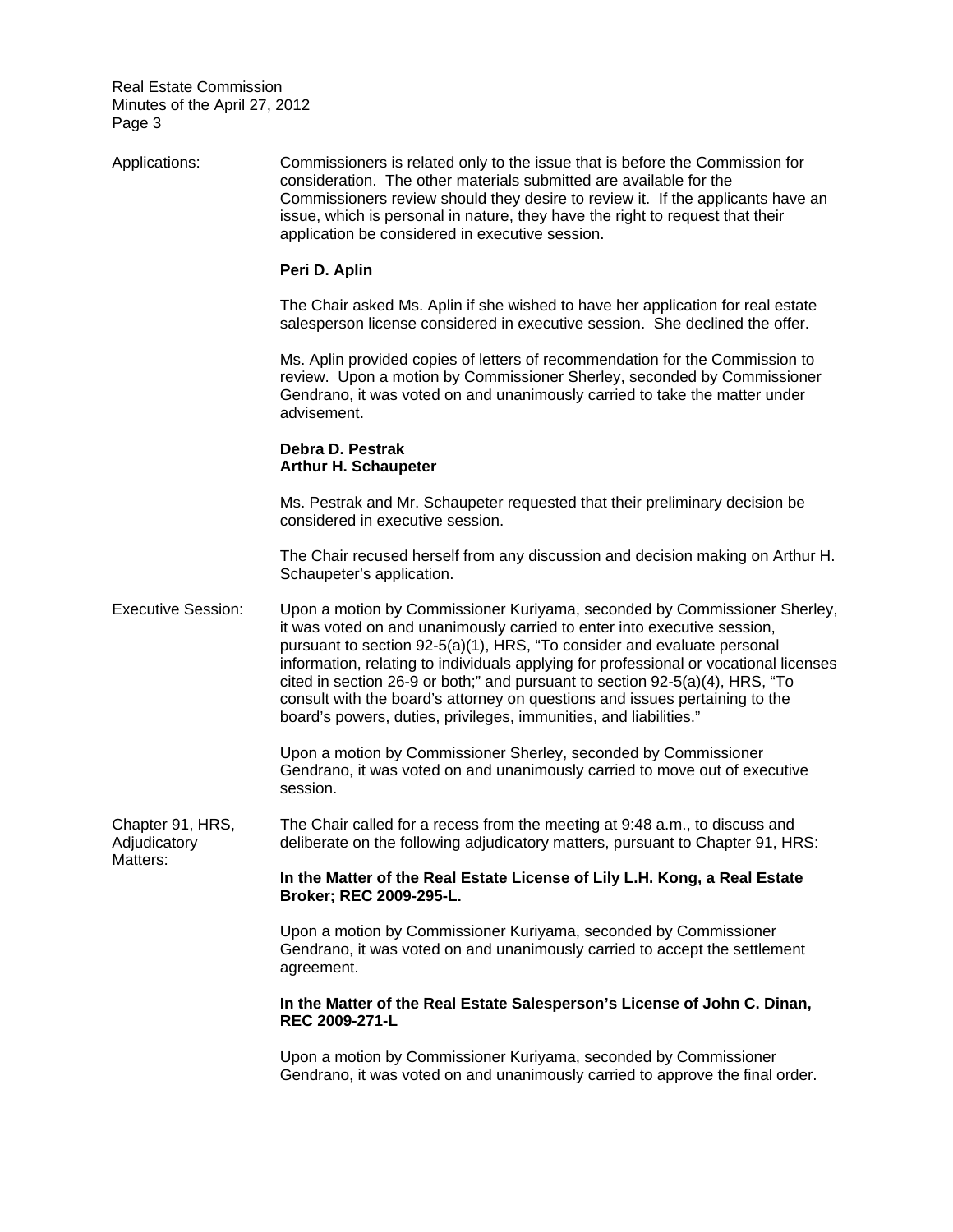| <b>Real Estate Commission</b><br>Minutes of the April 27, 2012<br>Page 4 |                                                                                                                                                                                                                                                                                                                                                                                                                                                                                                                                                                |
|--------------------------------------------------------------------------|----------------------------------------------------------------------------------------------------------------------------------------------------------------------------------------------------------------------------------------------------------------------------------------------------------------------------------------------------------------------------------------------------------------------------------------------------------------------------------------------------------------------------------------------------------------|
|                                                                          | Following the Commission's review, deliberation, and decisions in these matters,<br>pursuant to Chapter 91, HRS, the Chair announced that the Commission was<br>reconvening its scheduled meeting at 9:53 a.m.                                                                                                                                                                                                                                                                                                                                                 |
| <b>Executive Session:</b>                                                | Upon a motion by Commissioner Sherley, seconded by Commissioner<br>Gendrano, it was voted on and unanimously carried to enter into executive<br>session, pursuant to section 92-5(a)(1), HRS, "To consider and evaluate<br>personal information, relating to individuals applying for professional or<br>vocational licenses cited in section 26-9 or both;" and pursuant to section 92-<br>5(a)(4), HRS, "To consult with the board's attorney on questions and issues<br>pertaining to the board's powers, duties, privileges, immunities, and liabilities." |
|                                                                          | Upon a motion by Commissioner Sherley, seconded by Commissioner<br>Gendrano, it was voted on and unanimously carried to move out of executive<br>session.                                                                                                                                                                                                                                                                                                                                                                                                      |
| Committees and<br>Program of Work:                                       | Condominium Review Committee - Division of Financial Institutions,<br>DCCA, State of Hawaii's March 13, 2012 Request for an Informal Non<br>Binding Interpretation of §514A-97(c)(1), HRS, Association of Apartment<br>Owners funds; Handling and Disbursement, and §514B-149(c)(1)(A), HRS,<br>Association Fiscal matters; Handling and Disbursement of Funds and any<br>related HRS sections                                                                                                                                                                 |
|                                                                          | After discussion, upon a motion by Commissioner Kuriyama, seconded by<br>Commissioner Sherley, it was voted on and unanimously carried to defer the<br>request for an informal non-binding interpretation referenced above to the date of<br>the opening of Mutual of Omaha's branch office in Hawaii or June 1, 2012<br>(whichever date is earlier) and additionally decided that the deferral should not<br>be construed to change or impact the Commission's prior informal non-binding<br>interpretations on the subject.                                  |
| Licensing $-$<br>Applications:                                           | Peri D. Aplin                                                                                                                                                                                                                                                                                                                                                                                                                                                                                                                                                  |
|                                                                          | After review of the information presented by the applicant, Commissioner<br>Gendrano moved to approve the real estate salesperson license of Peri D. Aplin.<br>Commissioner Sherley seconded the motion. The motion was voted on and<br>unanimously carried.                                                                                                                                                                                                                                                                                                   |
|                                                                          | Carol J. Clayton                                                                                                                                                                                                                                                                                                                                                                                                                                                                                                                                               |
|                                                                          | After review of the information presented by the applicant, Commissioner<br>Gendrano moved to approve the real estate salesperson license of Carol J.<br>Clayton. Commissioner Harvey seconded the motion. The motion was voted on<br>and unanimously carried.                                                                                                                                                                                                                                                                                                 |
|                                                                          | Debra D. Pestrak                                                                                                                                                                                                                                                                                                                                                                                                                                                                                                                                               |
|                                                                          | After review of the information presented by the applicant, Commissioner<br>Gendrano moved to approve the real estate salesperson's license of Debra D.<br>Pestrak, with conditions. Commissioner Harvey seconded the motion. The<br>motion was voted on and unanimously carried.                                                                                                                                                                                                                                                                              |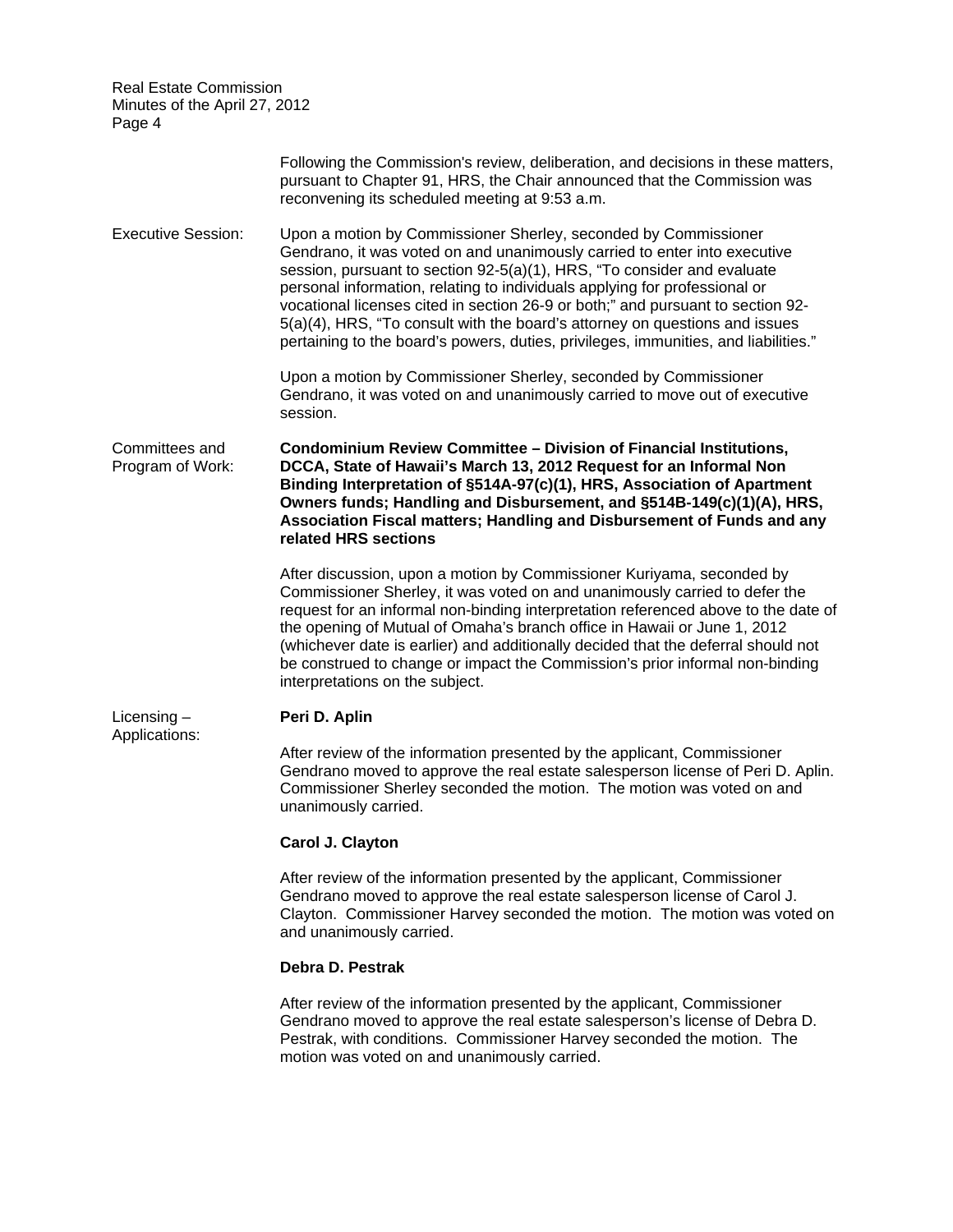## **Arthur H. Schaupeter**

|                           | After review of the information presented by the applicant, Commissioner<br>Kuriyama moved to defer decision making on the real estate salesperson's<br>license of Arthur H. Schaupeter pending staff's investigation and evaluation of<br>the IRS levy and the applicant's progress with the civil judgment. Commissioner<br>Sherley seconded the motion. The motion carried. |  |
|---------------------------|--------------------------------------------------------------------------------------------------------------------------------------------------------------------------------------------------------------------------------------------------------------------------------------------------------------------------------------------------------------------------------|--|
| <b>Next Meeting:</b>      | Friday, May 25, 2012<br>9:00a.m.<br>Queen Liliuokalani Conference Room<br>King Kalakaua Building<br>335 Merchant Street, First Floor<br>Honolulu, Hawaii                                                                                                                                                                                                                       |  |
| Adjournment:              | With no further business to discuss, the Chair adjourned the meeting at<br>10:40 a.m.                                                                                                                                                                                                                                                                                          |  |
| Reviewed and approved by: |                                                                                                                                                                                                                                                                                                                                                                                |  |

/s/ Neil K. Fujitani

Neil K. Fujitani Supervising Executive Officer

\_\_\_\_\_\_\_\_\_\_\_\_\_\_\_\_\_\_\_\_\_\_\_\_\_\_\_

\_\_\_\_\_\_\_\_\_\_\_\_\_\_\_\_\_\_\_\_\_\_\_\_\_\_\_

May 18, 2012

Date

[ X ] Approved as circulated.<br>[ ] Approved with correction  $j$  Approved with corrections; see minutes of \_\_\_\_\_\_\_\_\_\_\_\_\_\_\_\_ meeting.

NKF:lm 120510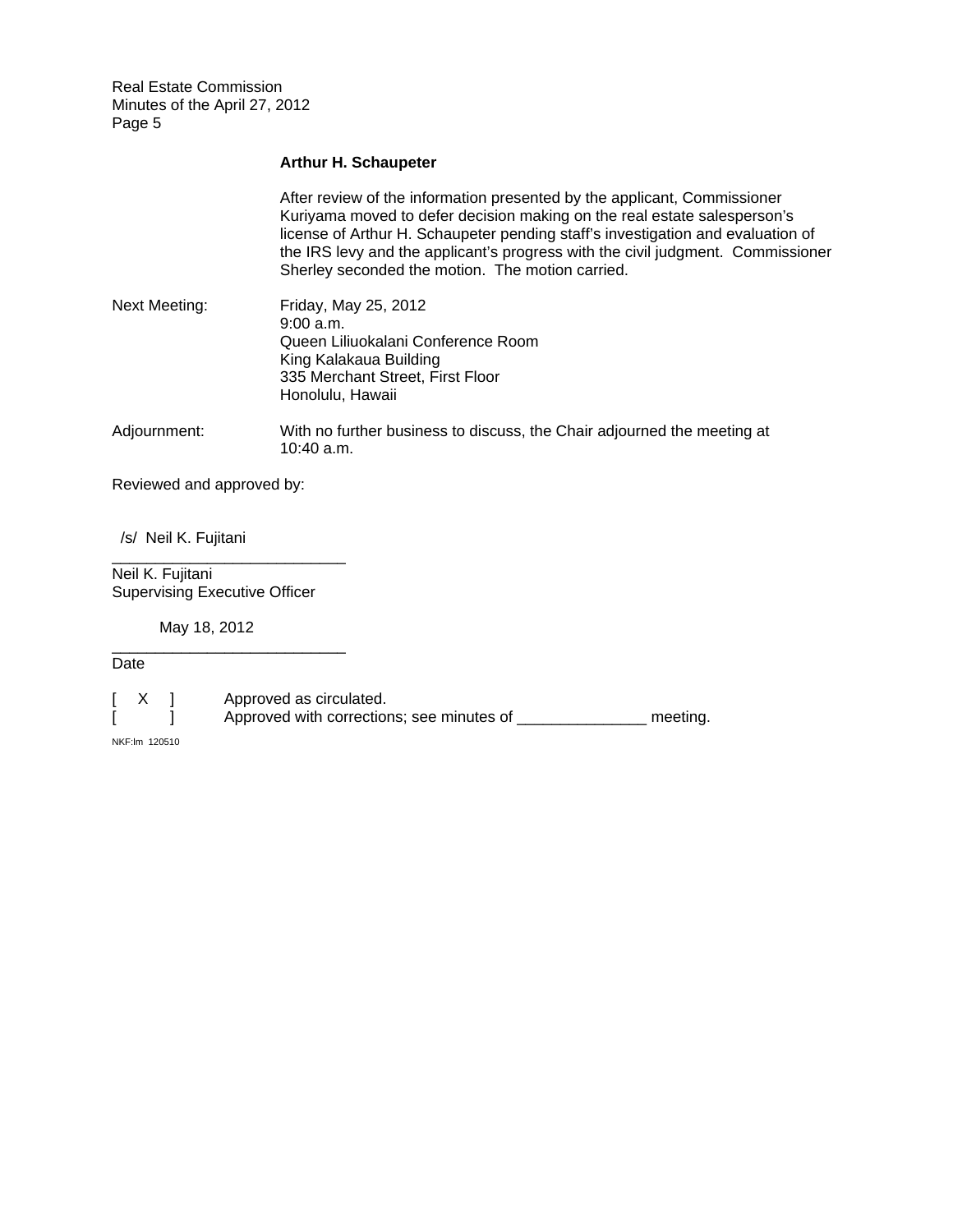## APPROVED APPLICATIONS FOR REAL ESTATE REAL ESTATE COMMISSION MEETING ON APRIL 27, 2012

| <b>Brokers - Limited Liability Companies and Partnerships</b> | <b>Effective Date</b>               |
|---------------------------------------------------------------|-------------------------------------|
| Colliers International HI, LLC                                | 03/15/2012                          |
| Andrew D. Friedlander, PB                                     |                                     |
| Eastern Realty, LLC<br>Diane L. Heung, PB                     | 03/05/2012                          |
| <b>Windward Realty, LLC</b>                                   | 03/21/2012                          |
| Karen Keanu Cardoza, PB                                       |                                     |
| White Mountain Realty, LLC                                    | 03/21/2012                          |
| Henry C. Williams, PB                                         |                                     |
| Kona Club Holdings, LLC                                       | 03/23/2012                          |
| Elisabeth D. Garske, PB                                       |                                     |
| SZG Rental Management, LLC                                    | 03/28/2012                          |
| Sandra Zoe Greenberg, PB                                      |                                     |
| H K Realty, LLC<br>James Gaffney, PB                          | 04/11/2012                          |
| Raku Management, Inc.                                         | 04/16/2012                          |
| Erin Struxness, PB                                            |                                     |
|                                                               |                                     |
| <b>Brokers - Corporations and Partnerships</b>                | <b>Effective Date</b>               |
| Tholco Real Estate Group, Inc.                                | 04/02/2012                          |
| Jason Thoele, PB                                              |                                     |
|                                                               |                                     |
| <b>Brokers - Sole Proprietor</b><br>Craig S. Becker           | <b>Effective Date</b><br>03/01/2012 |
| Gary P. Masich                                                | 03/02/2012                          |
| Gordon M. Wyant                                               | 03/06/2012                          |
| Jeri Parker                                                   | 03/12/2012                          |
| Adam Wedemeyer                                                | 03/15/2012                          |
| Stephen Ozimec                                                | 03/15/2012                          |
| Toni Cofran                                                   | 03/21/2012                          |
| David G. Gravelle dba Gravelle Group                          | 03/22/2012                          |
| Ernest H. Shrenzel dba Honolulu and Maui Realty               | 03/23/2012                          |
| <b>Branch Office</b>                                          | <b>Effective Date</b>               |
| Hawaiian Island Homes, Ltd.                                   | 03/01/2012                          |
| Dana Kenny, PB                                                |                                     |
| Hawaiian Island Homes, Ltd.                                   | 03/01/2012                          |
| Dana Kenny, PB                                                |                                     |
|                                                               |                                     |
| <b>Trade Name</b>                                             | <b>Effective Date</b>               |
| Lyniel Choy Berris dba Rainbow Realty International           | 03/20/2012                          |
| Stuart W. Wade dba Diamond Head Properties                    | 03/27/2012                          |
| <b>Educational Equivalency Certificate</b>                    | <b>Expiration Date</b>              |
| <b>Brandy Suzanne Knight</b>                                  | 03/19/2014                          |
| Kevin Godden                                                  | 03/19/2014                          |
| Monte Wayne Lowderman                                         | 03/19/2014                          |
| Marco Da Silva                                                | 03/19/2014                          |
| Jean Marie Mabry                                              | 03/19/2014                          |
| Tara Lynn Johnson                                             | 03/19/2014                          |
| Gretchen Louise Heitzman                                      | 03/20/2014                          |
| <b>Carol Anne Philips</b>                                     | 03/20/2014                          |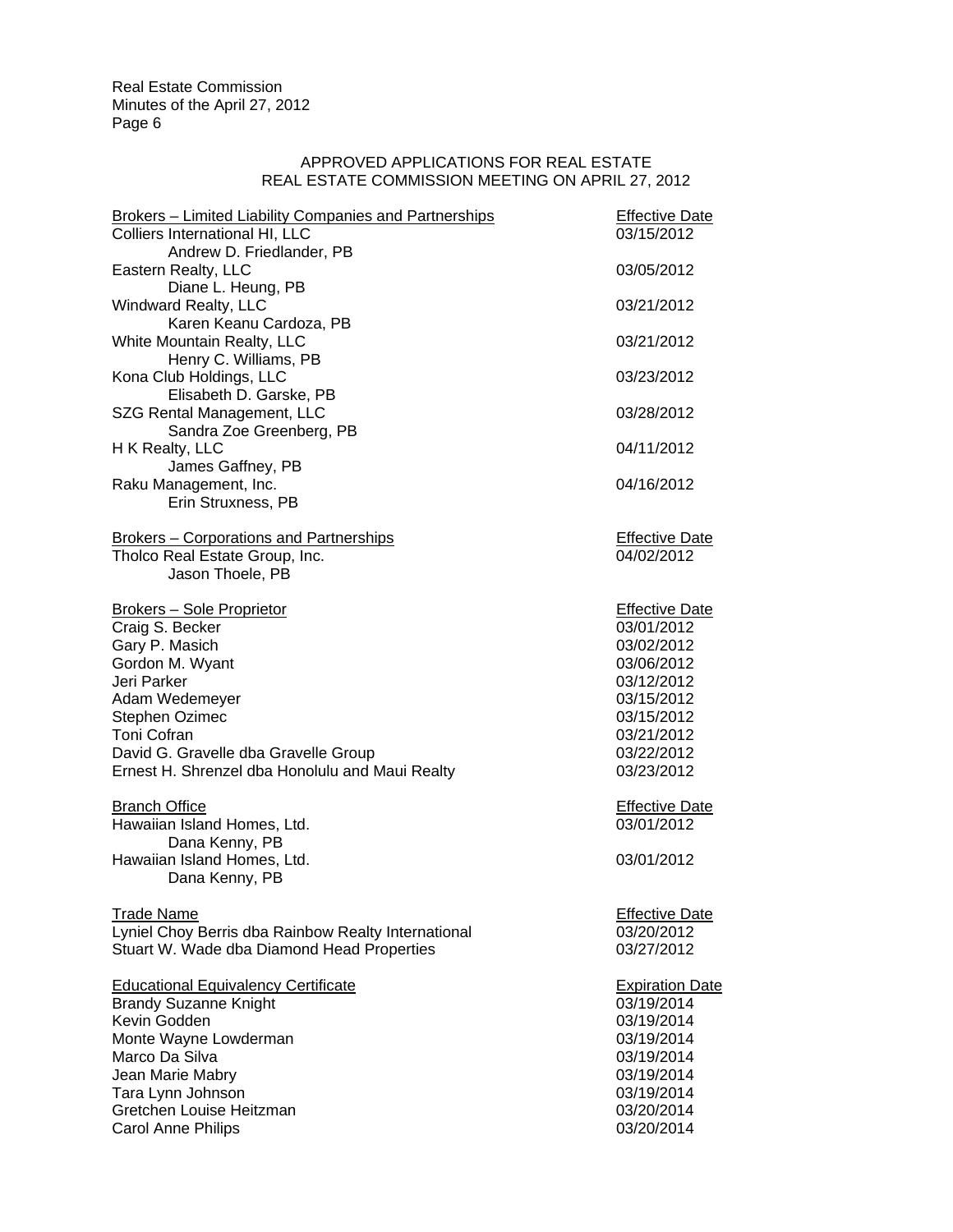Josephine M. Matsubara 04/02/2014 Joshua Coughran 04/09/2014 Equivalency to Uniform Section of Examination Certificate **Expiration Date**  Jean Marie Mabry 03/19/2014 Tara Lynn Johnson 03/19/2014 Kimberly Ann MacDuffee 03/29/2014 William Henry O'Toole 2008 2012 2014 Christopher Chad Worth **03/21/2014** 03/21/2014 Tony Langdon 03/21/2014 Norman R. Rose 03/27/2014 Fereshteh Zimmer 03/27/2014 Ron F. Hixson 03/28/2014 Jennifer Bulseco Ramos 03/28/2014 Patrick Michael Franta 03/28/2014 Robert Francis Ramos 04/02/2014 Fereshteh Nikbakhsh-Tali 04/02/2014 Richard R. Romano **04/02/2014** Paula Hugentugler Gaillard **Development Controller Controller** Controller Controller Controller Controller Controller Ernest Cameron Leonard 04/03/2014 Krista L. Polvi 04/03/2014 David Michael Striph 04/03/2014 Elena Oswald 04/03/2014 Amy Aurora Wisthoff-Martin 04/04/2014 Lisa V. DeFelice 04/04/2014 Sonya Joyce Healey **04/05/2014** Samuel Michael Nakhimovsky 04/05/2014 Chari B. Badua-Robinson 04/05/2014 Tessa Kin-Kwan Shao 04/09/2014 William Simonet Palmer **Calment Controller Controller Controller** Controller Controller Controller Controller Controller Controller Controller Controller Controller Controller Controller Controller Controller Controller Co Jennifer Kim Tran 04/12/2012 Brandy Suzanne Knight 03/19/2014 **Communist Communist Communist Communist Communist Communist Communist Communist Communist Communist Communist Communist Communist Communist Communist Communist Communist Communist Communis** Kevin Godden 03/19/2014 Monte Wayne Lowderman 03/19/2014 Marco Da Silva 03/19/2014 Gretchen Louise Heitzman **63/20/2014 63/20/2014** Tony Langdon 03/21/2014 Norman R. Rose 03/27/2014 Richelle Johnson 03/27/2014 Ron F. Hixson 03/28/2014 Jennifer Bulseco Ramos 03/28/2014 Patrick Michael Franta 03/28/2014 Robert Francis Ramos 04/02/2014 Fereshteh Nikbakhsh-Tali 04/02/2014 Richard R. Romano **04/02/2014** Paula Hugentugler Gaillard **Development Controller Controller** Controller Controller Controller Controller Controller Ernest Cameron Leonard 04/03/2014 Krista L. Polvi 04/03/2014 Elena Oswald 04/03/2014 David Michael Striph 04/03/2014 Lisa V. DeFelice 04/04/2014 Fereshteh Zimmer 04/05/2014 Sonya Joyce Healey **04/05/2014** Samuel Michael Nakhimovsky **04/05/2014** 04/05/2014 Chari B. Badua-Robinson 04/05/2014

03/19/2014